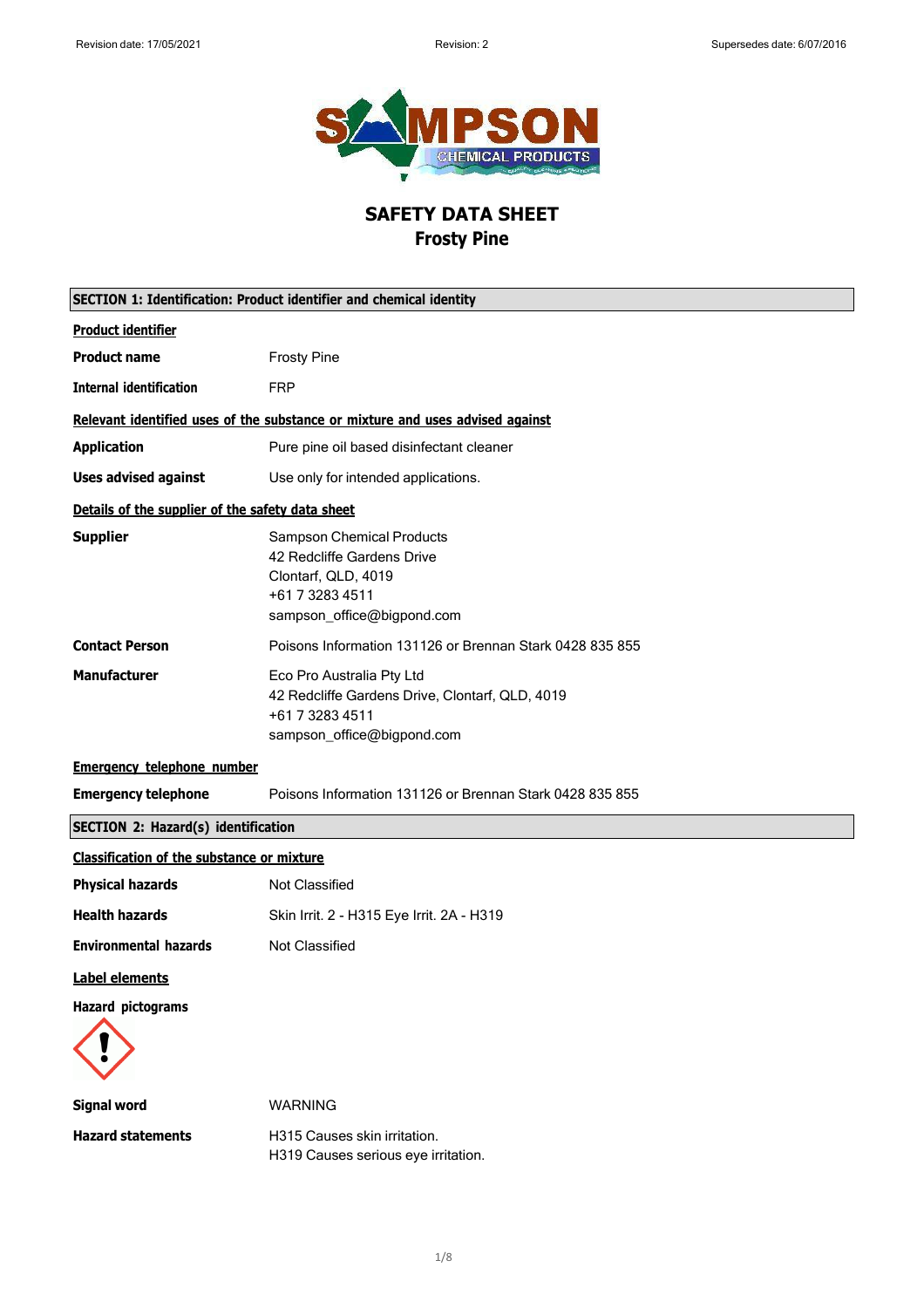**1-10%**

**1-10%**

**1-10%**

## **Frosty Pine**

| <b>Precautionary statements</b> | P264 Wash contaminated skin thoroughly after handling.<br>P280 Wear protective gloves/ protective clothing/ eye protection/ face protection.<br>P302+P352 IF ON SKIN: Wash with plenty of soap and water.<br>P305+P351+P338 IF IN EYES: Rinse cautiously with water for several minutes. Remove<br>contact lenses, if present and easy to do. Continue rinsing.<br>P321 Specific treatment (see medical advice on this label).<br>P332+P313 If skin irritation occurs: Get medical advice/attention.<br>P337+P313 If eye irritation persists: Get medical advice/attention. |
|---------------------------------|-----------------------------------------------------------------------------------------------------------------------------------------------------------------------------------------------------------------------------------------------------------------------------------------------------------------------------------------------------------------------------------------------------------------------------------------------------------------------------------------------------------------------------------------------------------------------------|
|                                 | P362+P364 Take off contaminated clothing and wash before reuse.                                                                                                                                                                                                                                                                                                                                                                                                                                                                                                             |

#### **Other hazards**

**SECTION 4: First aid measures**

This product does not contain any substances classified as PBT (persistent, bioaccumulative and toxic) or vPvB (very persistent and very bioaccumulative).

| <b>SECTION 3: Composition and information on ingredients</b> |  |
|--------------------------------------------------------------|--|
| <b>Mixtures</b>                                              |  |
| <b>Pine Oil</b>                                              |  |
| CAS number: 8002-09-3                                        |  |
|                                                              |  |
| <b>Coconut Diethanolamide</b>                                |  |
| CAS number: 68603-42-9                                       |  |
|                                                              |  |
| Benzenesulfonic acid, C10-13-alkyl derivs., sodium salts     |  |
| CAS number: 68411-30-3                                       |  |

## **Description of first aid measures General information** Get medical attention if any discomfort continues. Show this Safety Data Sheet to the medical personnel. **Inhalation** Move affected person to fresh air and keep warm and at rest in a position comfortable for breathing. Loosen tight clothing such as collar, tie or belt. Get medical attention if symptoms are severe or persist. **Ingestion** Rinse mouth thoroughly with water. Get medical advice/attention if you feel unwell. Do not induce vomiting unless under the direction of medical personnel. **Skin Contact** It is important to remove the substance from the skin immediately. In the event of any sensitisation symptoms developing, ensure further exposure is avoided. Remove contamination with soap and water or recognised skin cleansing agent. Get medical attention if symptoms are severe or persist after washing. **Eye contact** Rinse with water. Do not rub eye. Remove any contact lenses and open eyelids wide apart. Get medical attention if any discomfort continues. **Protection of first aiders** First aid personnel should wear appropriate protective equipment during any rescue. **Most important symptoms and effects, both acute and delayed General information** The severity of the symptoms described will vary dependent on the concentration and the length of exposure. **Inhalation** No specific symptoms known. **Ingestion** May cause sensitisation or allergic reactions in sensitive individuals. May cause irritation.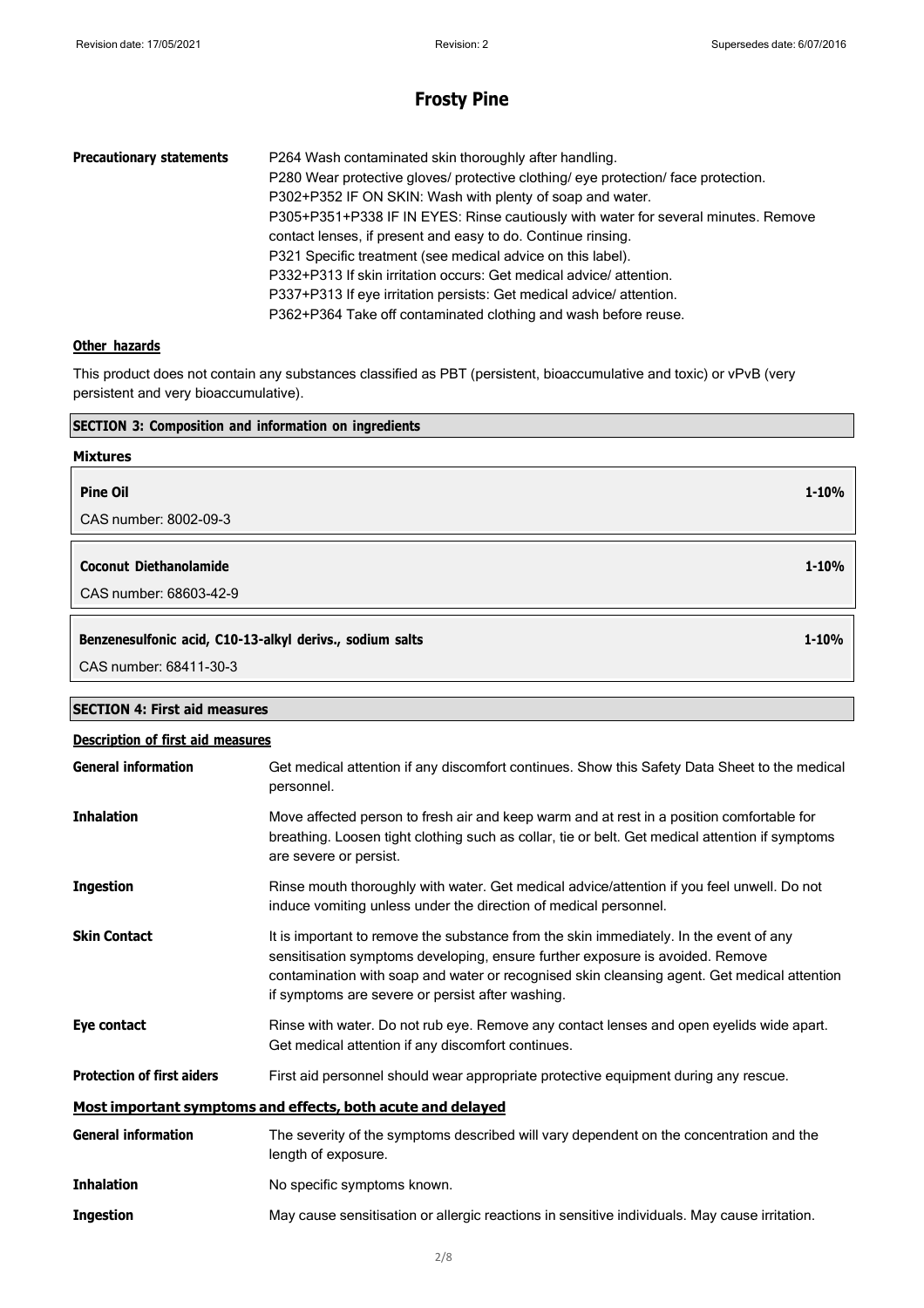| Skin contact                                          | May cause skin sensitisation or allergic reactions in sensitive individuals. Redness. Irritating to<br>skin.                                                                                                                                                                                                                                                                                                                                                                                                                                                                                                                                                                                                                        |
|-------------------------------------------------------|-------------------------------------------------------------------------------------------------------------------------------------------------------------------------------------------------------------------------------------------------------------------------------------------------------------------------------------------------------------------------------------------------------------------------------------------------------------------------------------------------------------------------------------------------------------------------------------------------------------------------------------------------------------------------------------------------------------------------------------|
| Eye contact                                           | Irritating to eyes.                                                                                                                                                                                                                                                                                                                                                                                                                                                                                                                                                                                                                                                                                                                 |
|                                                       | Indication of any immediate medical attention and special treatment needed                                                                                                                                                                                                                                                                                                                                                                                                                                                                                                                                                                                                                                                          |
| Notes for the doctor                                  | Treat symptomatically. May cause sensitisation or allergic reactions in sensitive individuals.                                                                                                                                                                                                                                                                                                                                                                                                                                                                                                                                                                                                                                      |
| <b>SECTION 5: Firefighting measures</b>               |                                                                                                                                                                                                                                                                                                                                                                                                                                                                                                                                                                                                                                                                                                                                     |
| <b>Extinguishing media</b>                            |                                                                                                                                                                                                                                                                                                                                                                                                                                                                                                                                                                                                                                                                                                                                     |
| Suitable extinguishing media                          | The product is not flammable. Extinguish with alcohol-resistant foam, carbon dioxide, dry<br>powder or water fog. Use fire-extinguishing media suitable for the surrounding fire.                                                                                                                                                                                                                                                                                                                                                                                                                                                                                                                                                   |
| <b>Unsuitable extinguishing</b><br>media              | Do not use water jet as an extinguisher, as this will spread the fire.                                                                                                                                                                                                                                                                                                                                                                                                                                                                                                                                                                                                                                                              |
| Special hazards arising from the substance or mixture |                                                                                                                                                                                                                                                                                                                                                                                                                                                                                                                                                                                                                                                                                                                                     |
| <b>Specific hazards</b>                               | Containers can burst violently or explode when heated, due to excessive pressure build-up.                                                                                                                                                                                                                                                                                                                                                                                                                                                                                                                                                                                                                                          |
| <b>Hazardous combustion</b><br>products               | Thermal decomposition or combustion products may include the following substances:<br>Harmful gases or vapours.                                                                                                                                                                                                                                                                                                                                                                                                                                                                                                                                                                                                                     |
| <b>Advice for firefighters</b>                        |                                                                                                                                                                                                                                                                                                                                                                                                                                                                                                                                                                                                                                                                                                                                     |
| <b>Protective actions during</b><br>firefighting      | Avoid breathing fire gases or vapours. Evacuate area. Cool containers exposed to heat with<br>water spray and remove them from the fire area if it can be done without risk. Cool containers<br>exposed to flames with water until well after the fire is out. If a leak or spill has not ignited, use<br>water spray to disperse vapours and protect men stopping the leak. Control run-off water by<br>containing and keeping it out of sewers and watercourses. If risk of water pollution occurs,<br>notify appropriate authorities.                                                                                                                                                                                            |
| Special protective equipment<br>for firefighters      | Wear positive-pressure self-contained breathing apparatus (SCBA) and appropriate protective<br>clothing. Firefighter's clothing conforming to Australia/New Zealand Standards AS/NZS 4967<br>(for clothing) AS/NZS 1801 (for helmets), AS/NZS 4821 (for protective boots), AS/NZS 1801<br>(for protective gloves) will provide a basic level of protection for chemical incidents.                                                                                                                                                                                                                                                                                                                                                  |
| <b>SECTION 6: Accidental release measures</b>         |                                                                                                                                                                                                                                                                                                                                                                                                                                                                                                                                                                                                                                                                                                                                     |
|                                                       | Personal precautions, protective equipment and emergency procedures                                                                                                                                                                                                                                                                                                                                                                                                                                                                                                                                                                                                                                                                 |
| <b>Personal precautions</b>                           | Wear protective clothing as described in Section 8 of this safety data sheet. No action shall be<br>taken without appropriate training or involving any personal risk. Avoid contact with skin and<br>eyes.                                                                                                                                                                                                                                                                                                                                                                                                                                                                                                                         |
| <b>Environmental precautions</b>                      |                                                                                                                                                                                                                                                                                                                                                                                                                                                                                                                                                                                                                                                                                                                                     |
| <b>Environmental precautions</b>                      | Avoid discharge into drains or watercourses or onto the ground.                                                                                                                                                                                                                                                                                                                                                                                                                                                                                                                                                                                                                                                                     |
| Methods and material for containment and cleaning up  |                                                                                                                                                                                                                                                                                                                                                                                                                                                                                                                                                                                                                                                                                                                                     |
| Methods for cleaning up                               | Wear protective clothing as described in Section 8 of this safety data sheet. Clear up spills<br>immediately and dispose of waste safely. Do not use sawdust or other combustible material.<br>Small Spillages: Collect spillage. Large Spillages: Absorb spillage with non-combustible,<br>absorbent material. The contaminated absorbent may pose the same hazard as the spilled<br>material. Collect and place in suitable waste disposal containers and seal securely. Label the<br>containers containing waste and contaminated materials and remove from the area as soon<br>as possible. Flush contaminated area with plenty of water. Wash thoroughly after dealing with<br>a spillage. For waste disposal, see Section 13. |

**Reference to other sections**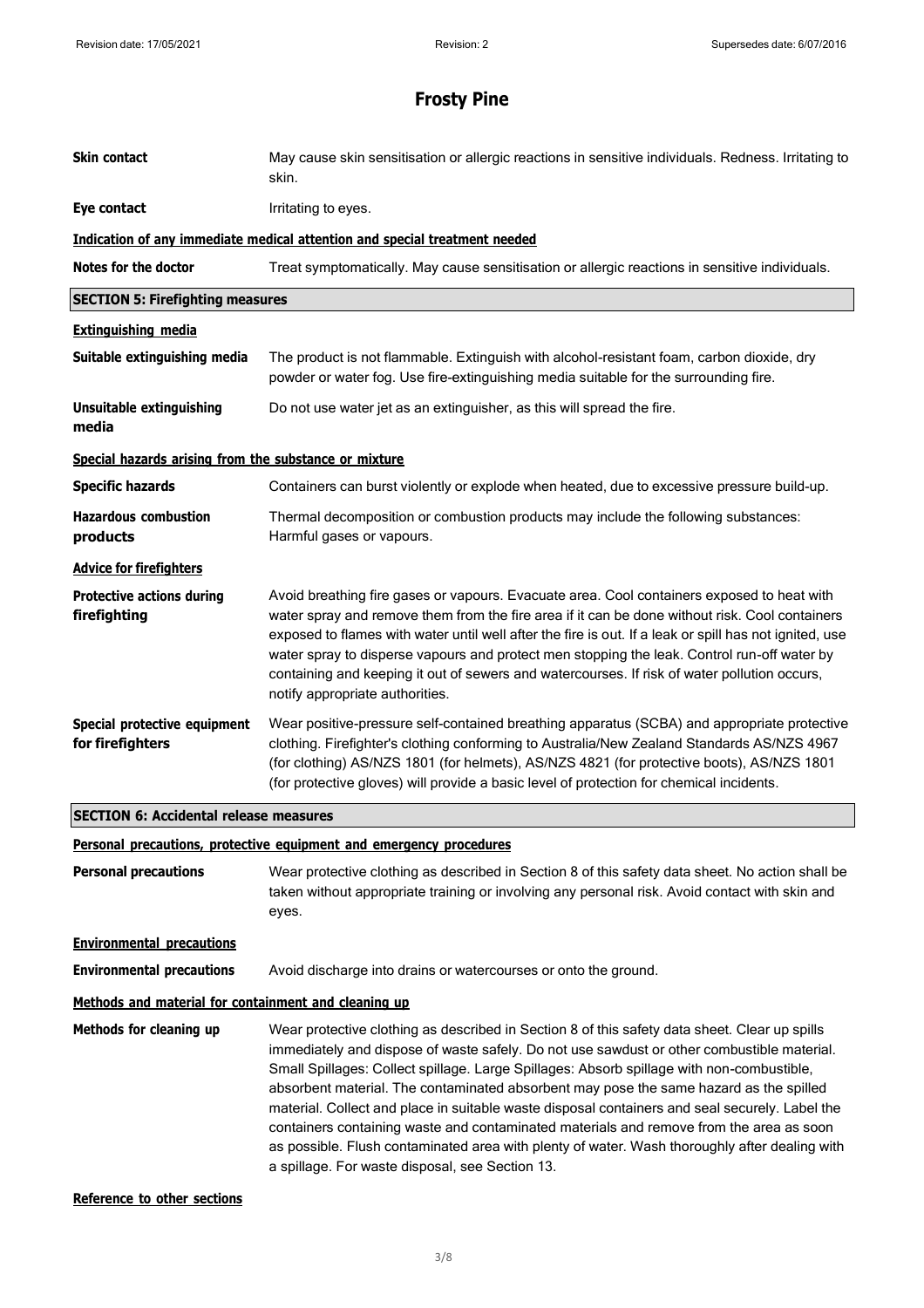| <b>Reference to other sections</b>                           | For personal protection, see Section 8. See Section 11 for additional information on health<br>hazards. See Section 12 for additional information on ecological hazards. For waste disposal,<br>see Section 13.                                                                                                                                                                                                                                                                                                       |
|--------------------------------------------------------------|-----------------------------------------------------------------------------------------------------------------------------------------------------------------------------------------------------------------------------------------------------------------------------------------------------------------------------------------------------------------------------------------------------------------------------------------------------------------------------------------------------------------------|
|                                                              | SECTION 7: Handling and storage, including how the chemical may be safely used                                                                                                                                                                                                                                                                                                                                                                                                                                        |
| <b>Precautions for safe handling</b>                         |                                                                                                                                                                                                                                                                                                                                                                                                                                                                                                                       |
| <b>Usage precautions</b>                                     | Read and follow manufacturer's recommendations. Wear protective clothing as described in<br>Section 8 of this safety data sheet. Keep away from food, drink and animal feeding stuffs.<br>Handle all packages and containers carefully to minimise spills. Keep container tightly sealed<br>when not in use. Avoid the formation of mists. Do not handle until all safety precautions have<br>been read and understood. Do not handle broken packages without protective equipment. Do<br>not reuse empty containers. |
| <b>Advice on general</b><br>occupational hygiene             | Wash promptly if skin becomes contaminated. Take off contaminated clothing and wash<br>before reuse. Wash contaminated clothing before reuse.                                                                                                                                                                                                                                                                                                                                                                         |
| Conditions for safe storage, including any incompatibilities |                                                                                                                                                                                                                                                                                                                                                                                                                                                                                                                       |
| <b>Storage precautions</b>                                   | Keep only in the original container. Keep container tightly closed, in a cool, well ventilated<br>place. Keep containers upright. Protect containers from damage.                                                                                                                                                                                                                                                                                                                                                     |
| <b>Storage class</b>                                         | Chemical storage.                                                                                                                                                                                                                                                                                                                                                                                                                                                                                                     |
| Specific end use(s)                                          |                                                                                                                                                                                                                                                                                                                                                                                                                                                                                                                       |
| Specific end use(s)                                          | The identified uses for this product are detailed in Section 1.                                                                                                                                                                                                                                                                                                                                                                                                                                                       |
| <b>SECTION 8: Exposure controls and personal protection</b>  |                                                                                                                                                                                                                                                                                                                                                                                                                                                                                                                       |
| <b>Exposure controls</b>                                     |                                                                                                                                                                                                                                                                                                                                                                                                                                                                                                                       |

### **Protective equipment**

| Appropriate engineering<br>controls | Provide adequate ventilation. Observe any occupational exposure limits for the product or<br>ingredients.                                                                                                                                                                                                                                                                                                                                                                                                                                                    |
|-------------------------------------|--------------------------------------------------------------------------------------------------------------------------------------------------------------------------------------------------------------------------------------------------------------------------------------------------------------------------------------------------------------------------------------------------------------------------------------------------------------------------------------------------------------------------------------------------------------|
| Eye/face protection                 | Wear tight-fitting, chemical splash goggles or face shield. If inhalation hazards exist, a full-<br>face respirator may be required instead.                                                                                                                                                                                                                                                                                                                                                                                                                 |
| Hand protection                     | Wear protective gloves. The most suitable glove should be chosen in consultation with the<br>glove supplier/manufacturer, who can provide information about the breakthrough time of the<br>glove material. To protect hands from chemicals, gloves should comply with Australia/New<br>Zealand Standard AS/NZS 2161. Considering the data specified by the glove manufacturer,<br>check during use that the gloves are retaining their protective properties and change them as<br>soon as any deterioration is detected. Frequent changes are recommended. |
| Other skin and body<br>protection   | May cause skin sensitisation or allergic reactions in sensitive individuals. Wear appropriate<br>clothing to prevent repeated or prolonged skin contact.                                                                                                                                                                                                                                                                                                                                                                                                     |
| <b>Hygiene measures</b>             | Wash hands thoroughly after handling. Wash at the end of each work shift and before eating,<br>smoking and using the toilet. Do not eat, drink or smoke when using this product.                                                                                                                                                                                                                                                                                                                                                                             |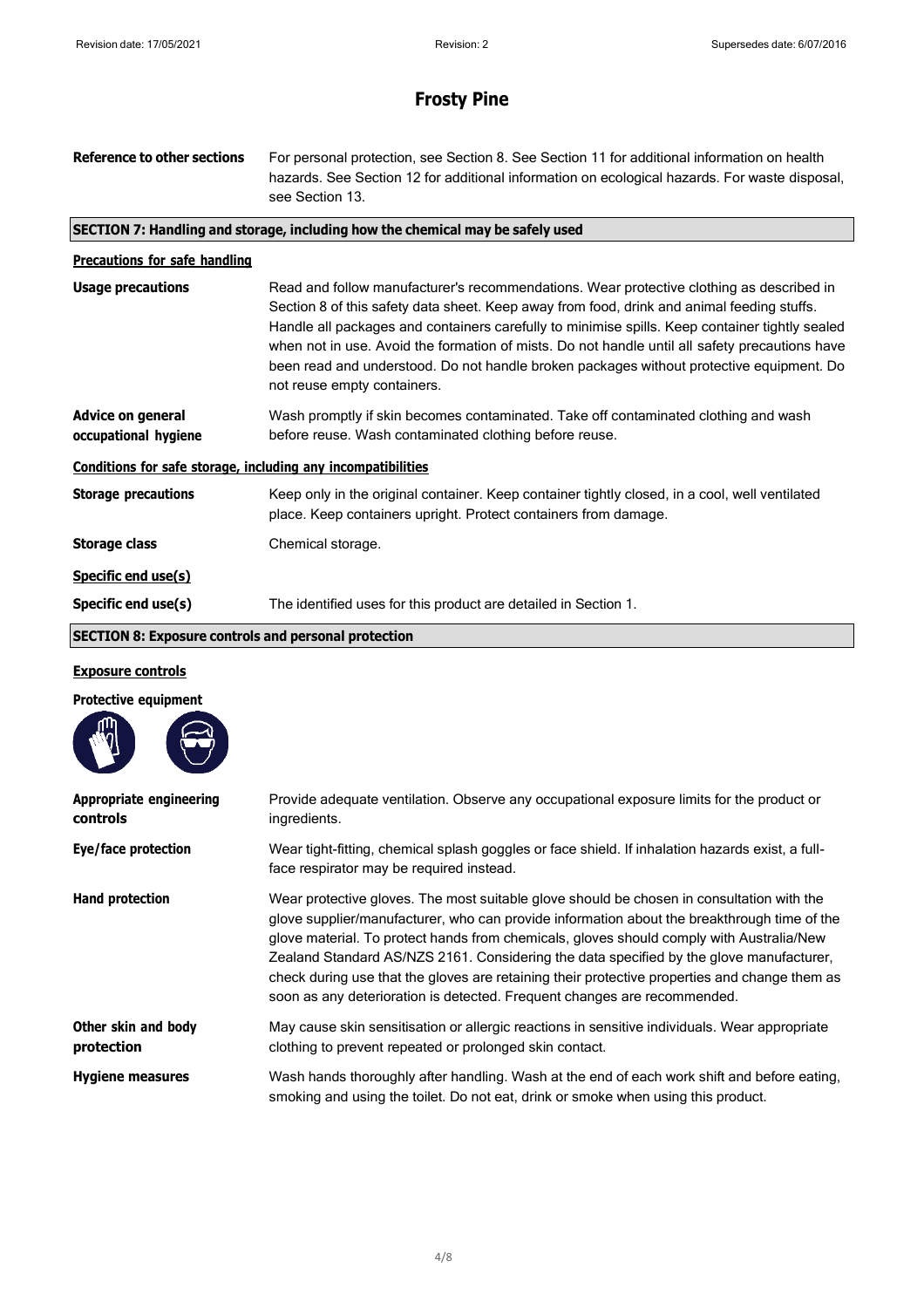| <b>Respiratory protection</b>                                      | Ensure all respiratory protective equipment is suitable for its intended use and complies with<br>Australia/New Zealand Standard AS/NZS 1716. Check that the respirator fits tightly and the<br>filter is changed regularly. Gas and combination filter cartridges should comply with<br>Australia/New Zealand Standard AS/NZS 1716. Full face mask respirators with replaceable<br>filter cartridges should comply with Australia/New Zealand Standard AS/NZS 1716. Half mask<br>and quarter mask respirators with replaceable filter cartridges should comply with<br>Australia/New Zealand Standard AS/NZS 1716. |
|--------------------------------------------------------------------|---------------------------------------------------------------------------------------------------------------------------------------------------------------------------------------------------------------------------------------------------------------------------------------------------------------------------------------------------------------------------------------------------------------------------------------------------------------------------------------------------------------------------------------------------------------------------------------------------------------------|
| <b>Environmental exposure</b><br>controls                          | Keep container tightly sealed when not in use.                                                                                                                                                                                                                                                                                                                                                                                                                                                                                                                                                                      |
| <b>SECTION 9: Physical and chemical properties</b>                 |                                                                                                                                                                                                                                                                                                                                                                                                                                                                                                                                                                                                                     |
| <b>Information on basic physical and chemical properties</b>       |                                                                                                                                                                                                                                                                                                                                                                                                                                                                                                                                                                                                                     |
| <b>Appearance</b>                                                  | Slightly viscous, opaque liquid                                                                                                                                                                                                                                                                                                                                                                                                                                                                                                                                                                                     |
| <b>Colour</b>                                                      | White.                                                                                                                                                                                                                                                                                                                                                                                                                                                                                                                                                                                                              |
| <b>Odour</b>                                                       | Pine.                                                                                                                                                                                                                                                                                                                                                                                                                                                                                                                                                                                                               |
| pH                                                                 | pH (concentrated solution): 9 - 10                                                                                                                                                                                                                                                                                                                                                                                                                                                                                                                                                                                  |
| <b>Specific Gravity</b>                                            | 1.0                                                                                                                                                                                                                                                                                                                                                                                                                                                                                                                                                                                                                 |
| <b>SECTION 10: Stability and reactivity</b>                        |                                                                                                                                                                                                                                                                                                                                                                                                                                                                                                                                                                                                                     |
| <b>Reactivity</b>                                                  | There are no known reactivity hazards associated with this product.                                                                                                                                                                                                                                                                                                                                                                                                                                                                                                                                                 |
| <b>Stability</b>                                                   | Stable at normal ambient temperatures and when used as recommended. Stable under the<br>prescribed storage conditions.                                                                                                                                                                                                                                                                                                                                                                                                                                                                                              |
| <b>Possibility of hazardous</b><br>reactions                       | No potentially hazardous reactions known.                                                                                                                                                                                                                                                                                                                                                                                                                                                                                                                                                                           |
| <b>Conditions to avoid</b>                                         | There are no known conditions that are likely to result in a hazardous situation.                                                                                                                                                                                                                                                                                                                                                                                                                                                                                                                                   |
| <b>Materials to avoid</b>                                          | No specific material or group of materials is likely to react with the product to produce a<br>hazardous situation.                                                                                                                                                                                                                                                                                                                                                                                                                                                                                                 |
| <b>Hazardous decomposition</b><br>products                         | Does not decompose when used and stored as recommended. Thermal decomposition or<br>combustion products may include the following substances: Harmful gases or vapours.                                                                                                                                                                                                                                                                                                                                                                                                                                             |
| <b>SECTION 11: Toxicological information</b>                       |                                                                                                                                                                                                                                                                                                                                                                                                                                                                                                                                                                                                                     |
| <b>Information on toxicological effects</b>                        |                                                                                                                                                                                                                                                                                                                                                                                                                                                                                                                                                                                                                     |
| <b>Acute toxicity - oral</b><br>Notes (oral LD <sub>50</sub> )     | Based on available data the classification criteria are not met.                                                                                                                                                                                                                                                                                                                                                                                                                                                                                                                                                    |
| ATE oral (mg/kg)                                                   | 18,450.18                                                                                                                                                                                                                                                                                                                                                                                                                                                                                                                                                                                                           |
| <b>Acute toxicity - dermal</b><br>Notes (dermal LD <sub>50</sub> ) | Based on available data the classification criteria are not met.                                                                                                                                                                                                                                                                                                                                                                                                                                                                                                                                                    |
| <b>Acute toxicity - inhalation</b><br>Notes (inhalation LCso)      | Based on available data the classification criteria are not met.                                                                                                                                                                                                                                                                                                                                                                                                                                                                                                                                                    |
| <b>Skin corrosion/irritation</b><br>Animal data                    | Irritating.                                                                                                                                                                                                                                                                                                                                                                                                                                                                                                                                                                                                         |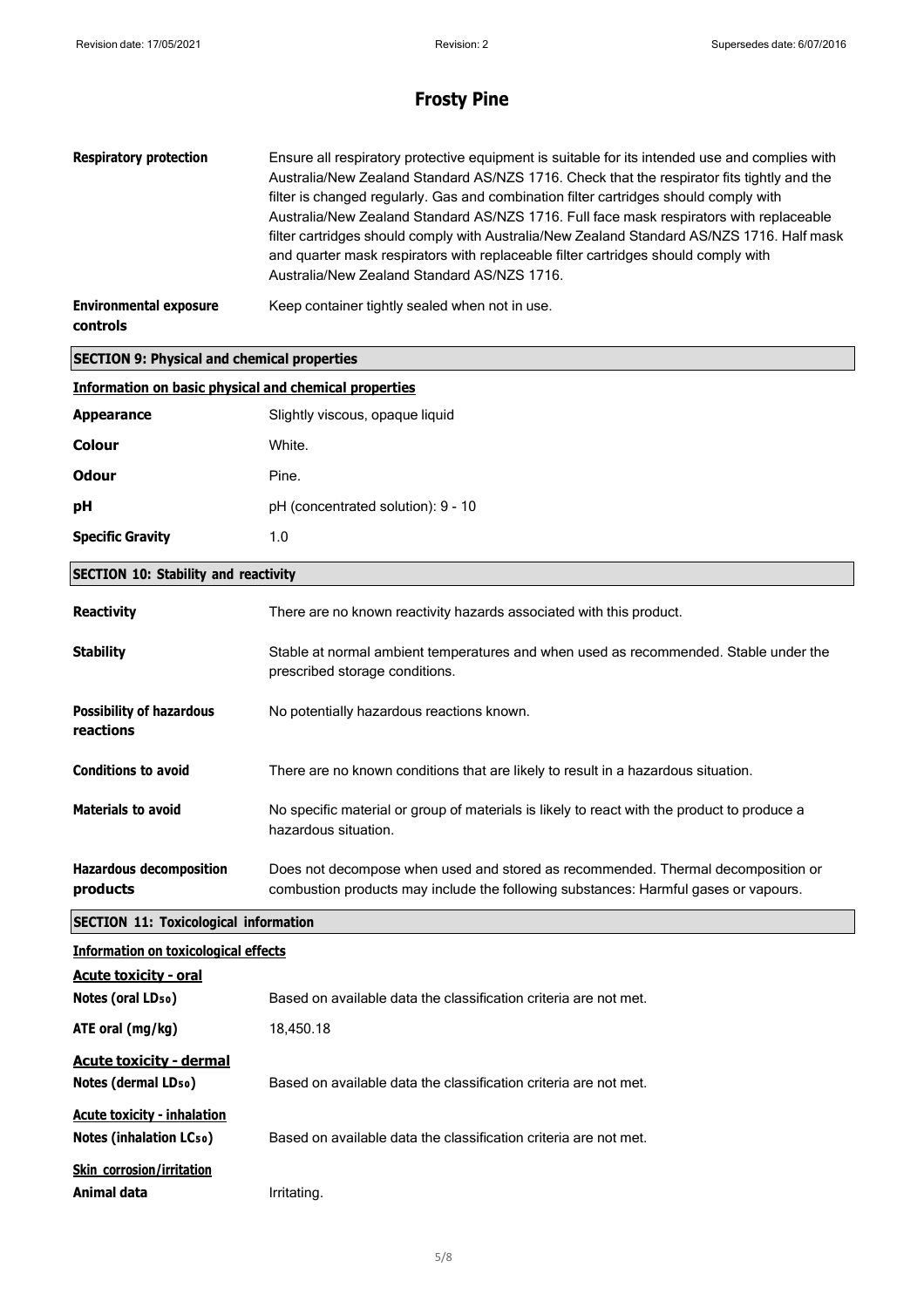| Serious eye damage/irritation<br>Serious eye damage/irritation Causes serious eye irritation.                                      |                                                                                                                                    |
|------------------------------------------------------------------------------------------------------------------------------------|------------------------------------------------------------------------------------------------------------------------------------|
| <b>Respiratory sensitisation</b><br><b>Respiratory sensitisation</b>                                                               | Based on available data the classification criteria are not met.                                                                   |
| <b>Skin sensitisation</b><br><b>Skin sensitisation</b>                                                                             | May cause skin sensitisation or allergic reactions in sensitive individuals.                                                       |
| <b>Germ cell mutagenicity</b><br>Genotoxicity - in vitro                                                                           | Based on available data the classification criteria are not met.                                                                   |
| Carcinogenicity<br>Carcinogenicity                                                                                                 | Based on available data the classification criteria are not met.                                                                   |
| <b>IARC</b> carcinogenicity                                                                                                        | None of the ingredients are listed or exempt.                                                                                      |
| <b>Reproductive toxicity</b><br>Reproductive toxicity - fertility Based on available data the classification criteria are not met. |                                                                                                                                    |
| <b>Reproductive toxicity -</b><br>development                                                                                      | Based on available data the classification criteria are not met.                                                                   |
| Specific target organ toxicity - single exposure                                                                                   |                                                                                                                                    |
| <b>STOT - single exposure</b>                                                                                                      | Not classified as a specific target organ toxicant after a single exposure.                                                        |
| Specific target organ toxicity - repeated exposure                                                                                 |                                                                                                                                    |
| <b>STOT - repeated exposure</b>                                                                                                    | Not classified as a specific target organ toxicant after repeated exposure.                                                        |
| <b>Aspiration hazard</b><br><b>Aspiration hazard</b>                                                                               | Based on available data the classification criteria are not met.                                                                   |
| <b>General information</b>                                                                                                         | The severity of the symptoms described will vary dependent on the concentration and the<br>length of exposure.                     |
| <b>Inhalation</b>                                                                                                                  | No specific symptoms known.                                                                                                        |
| <b>Ingestion</b>                                                                                                                   | May cause sensitisation or allergic reactions in sensitive individuals. May cause irritation.                                      |
| <b>Skin Contact</b>                                                                                                                | May cause skin sensitisation or allergic reactions in sensitive individuals. Redness. Irritating to<br>skin.                       |
| Eye contact                                                                                                                        | Irritating to eyes.                                                                                                                |
| <b>Route of exposure</b>                                                                                                           | Ingestion Inhalation Skin and/or eye contact                                                                                       |
| <b>Target Organs</b>                                                                                                               | No specific target organs known.                                                                                                   |
| <b>Medical considerations</b>                                                                                                      | Skin disorders and allergies.                                                                                                      |
| <b>SECTION 12: Ecological information</b>                                                                                          |                                                                                                                                    |
| <b>Ecotoxicity</b>                                                                                                                 | Not regarded as dangerous for the environment. However, large or frequent spills may have<br>hazardous effects on the environment. |

**Toxicity** Based on available data the classification criteria are not met.

### **Persistence and degradability**

**Persistence and degradability** The degradability of the product is not known.

#### **Bioaccumulative potential**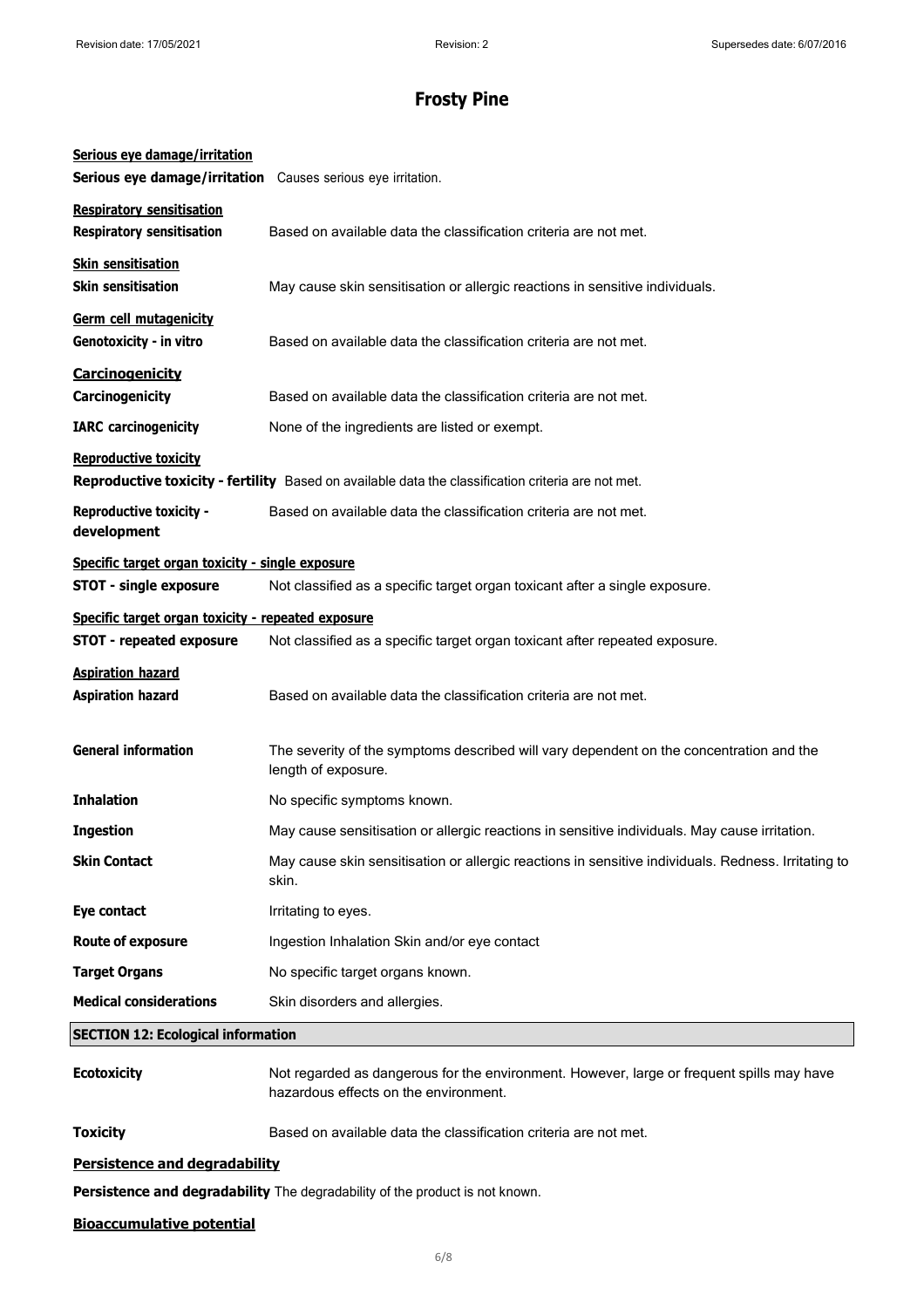| <b>Bioaccumulative Potential</b>                                               | No data available on bioaccumulation.                                                                                                                                                                                                                                                                                                                                                                                                                                                                                     |
|--------------------------------------------------------------------------------|---------------------------------------------------------------------------------------------------------------------------------------------------------------------------------------------------------------------------------------------------------------------------------------------------------------------------------------------------------------------------------------------------------------------------------------------------------------------------------------------------------------------------|
| <b>Mobility in soil</b>                                                        |                                                                                                                                                                                                                                                                                                                                                                                                                                                                                                                           |
| <b>Mobility</b>                                                                | No data available.                                                                                                                                                                                                                                                                                                                                                                                                                                                                                                        |
| Other adverse effects                                                          |                                                                                                                                                                                                                                                                                                                                                                                                                                                                                                                           |
| <b>Other adverse effects</b>                                                   | None known.                                                                                                                                                                                                                                                                                                                                                                                                                                                                                                               |
| <b>SECTION 13: Disposal considerations</b>                                     |                                                                                                                                                                                                                                                                                                                                                                                                                                                                                                                           |
| <b>Waste treatment methods</b>                                                 |                                                                                                                                                                                                                                                                                                                                                                                                                                                                                                                           |
| <b>General information</b>                                                     | The generation of waste should be minimised or avoided wherever possible. Reuse or recycle<br>products wherever possible. This material and its container must be disposed of in a safe<br>way. When handling waste, the safety precautions applying to handling of the product should<br>be considered. Care should be taken when handling emptied containers that have not been<br>thoroughly cleaned or rinsed out. Empty containers or liners may retain some product<br>residues and hence be potentially hazardous. |
| <b>Disposal methods</b>                                                        | Dispose of surplus products and those that cannot be recycled via a licensed waste disposal<br>contractor. Waste, residues, empty containers, discarded work clothes and contaminated<br>cleaning materials should be collected in designated containers, labelled with their contents.<br>Incineration or landfill should only be considered when recycling is not feasible.                                                                                                                                             |
| <b>SECTION 14: Transport information</b>                                       |                                                                                                                                                                                                                                                                                                                                                                                                                                                                                                                           |
| General                                                                        | The product is not covered by international regulations on the transport of dangerous goods<br>(IMDG, IATA, ADG).                                                                                                                                                                                                                                                                                                                                                                                                         |
| <b>UN number</b>                                                               |                                                                                                                                                                                                                                                                                                                                                                                                                                                                                                                           |
| Not applicable.                                                                |                                                                                                                                                                                                                                                                                                                                                                                                                                                                                                                           |
| <b>UN proper shipping name</b>                                                 |                                                                                                                                                                                                                                                                                                                                                                                                                                                                                                                           |
| Not applicable.                                                                |                                                                                                                                                                                                                                                                                                                                                                                                                                                                                                                           |
| Transport hazard class(es)                                                     |                                                                                                                                                                                                                                                                                                                                                                                                                                                                                                                           |
| No transport warning sign required.                                            |                                                                                                                                                                                                                                                                                                                                                                                                                                                                                                                           |
| <b>Packing group</b>                                                           |                                                                                                                                                                                                                                                                                                                                                                                                                                                                                                                           |
| Not applicable.                                                                |                                                                                                                                                                                                                                                                                                                                                                                                                                                                                                                           |
| <b>Environmental hazards</b>                                                   |                                                                                                                                                                                                                                                                                                                                                                                                                                                                                                                           |
| Environmentally hazardous substance/marine pollutant<br>No.                    |                                                                                                                                                                                                                                                                                                                                                                                                                                                                                                                           |
| Special precautions for user                                                   |                                                                                                                                                                                                                                                                                                                                                                                                                                                                                                                           |
| Not applicable.                                                                |                                                                                                                                                                                                                                                                                                                                                                                                                                                                                                                           |
| Transport in bulk according to<br>Annex II of MARPOL 73/78<br>and the IBC Code | Not applicable.                                                                                                                                                                                                                                                                                                                                                                                                                                                                                                           |
| <b>SECTION 15: Regulatory information</b>                                      |                                                                                                                                                                                                                                                                                                                                                                                                                                                                                                                           |
| <b>Inventories</b>                                                             |                                                                                                                                                                                                                                                                                                                                                                                                                                                                                                                           |